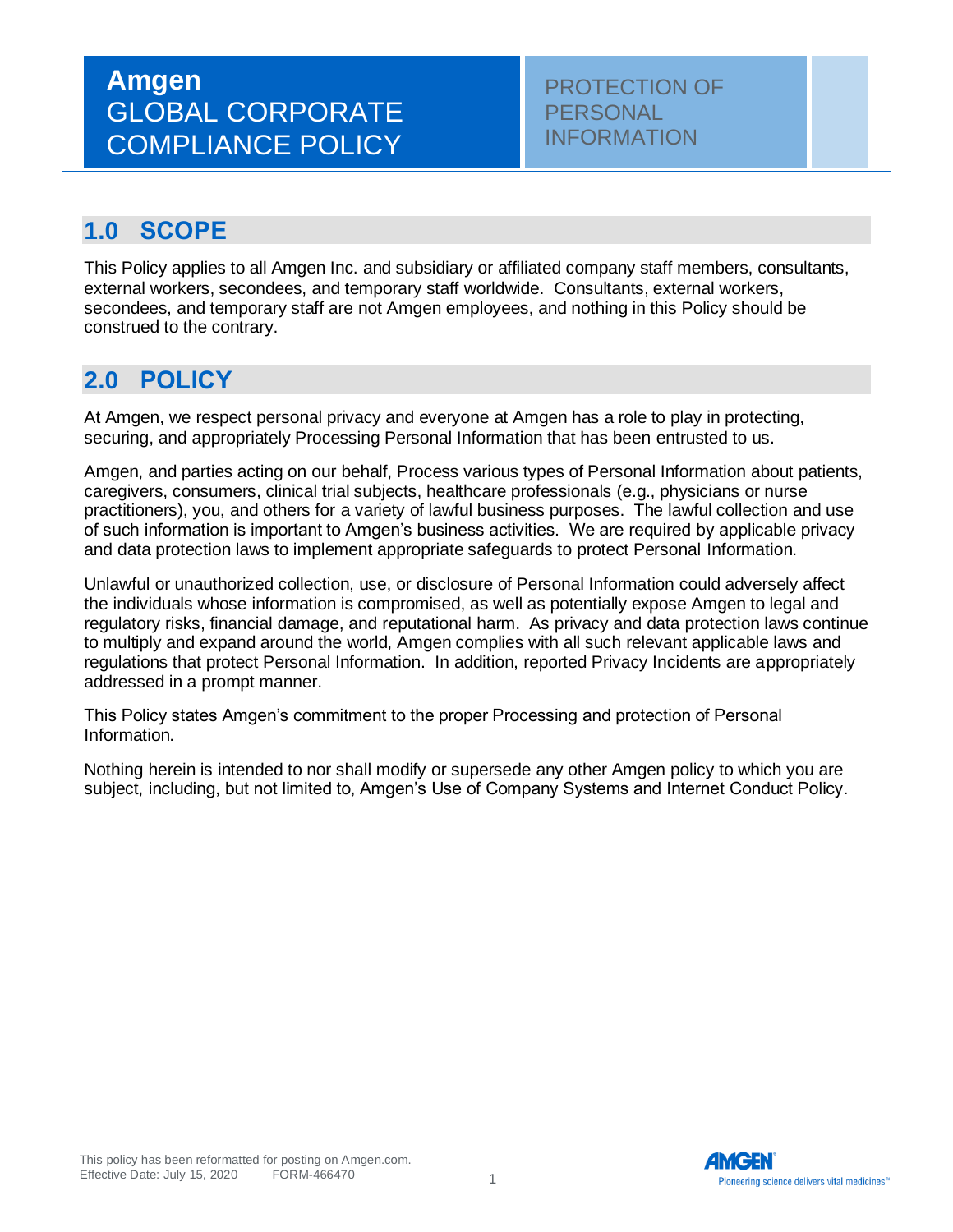# **Amgen** GLOBAL CORPORATE COMPLIANCE POLICY

#### **Definitions**

| Term                                     | Definition                                                                                                                                                                                                                                                                                                                                                                                                                                                               |
|------------------------------------------|--------------------------------------------------------------------------------------------------------------------------------------------------------------------------------------------------------------------------------------------------------------------------------------------------------------------------------------------------------------------------------------------------------------------------------------------------------------------------|
| <b>Binding Corporate Rules</b><br>(BCRs) | Internal rules adopted by Amgen which define Amgen's global<br>policy regarding the international transfers of Personal<br>Information of individuals residing in Europe and other<br>Regulated Countries. A "Regulated Country" means a country<br>located in Europe or a country deemed adequate by a decision<br>of the European Commission with respect to the protection of<br>Personal Information. To access the BCRs, please visit<br>http://www.amgen.com/bcr/. |
| Personal Information                     | Definitions for Personal Information may vary by region,<br>business unit, or data type depending on legal, regulatory, and<br>policy requirements, but at Amgen, "Personal Information"<br>means information relating to an individual whose identity is<br>apparent or can be ascertained from the information by direct or<br>indirect means.                                                                                                                         |
|                                          | Alternatively, Personal Information may be thought of as<br>information that can, either alone or in combination with other<br>information, identify or be used to contact or locate a single<br>individual. Examples of Personal Information may include the<br>following, subject to applicable laws and regulations:<br>• An individual's name, address, and telephone number                                                                                         |
|                                          | The professional education and prescribing practices of a<br>healthcare professional                                                                                                                                                                                                                                                                                                                                                                                     |
|                                          | • The email address and other identifying information provided by<br>someone visiting an Amgen website                                                                                                                                                                                                                                                                                                                                                                   |
|                                          | The above list is exemplary only and not exhaustive. Some<br>types of Personal Information, such as health or financial<br>information, may be entitled to special protections under<br>applicable laws and regulations. See definition of Sensitive<br>Personal Information below.                                                                                                                                                                                      |
| Privacy Incident                         | Any actual or reasonably suspected: (i) unauthorized access to<br>Personal Information (ii) unauthorized use of Personal<br>Information (iii) unauthorized disclosure or alteration of Personal<br>Information or (iv) loss of Personal Information (e.g., loss of<br>Personal Information in paper format or in a database on a<br>device such as a smart phone or computer laptop).                                                                                    |
| Process (or any variation<br>thereof)    | Any operation or set of operations that is performed on Personal<br>Information, whether or not by automatic means, such as<br>collecting, viewing, accessing, storing, recording, organizing,<br>adapting or altering, retrieval, consultation, use, disclosure by<br>transmission, dissemination or otherwise making available,<br>alignment or combination, blocking, erasure, or destruction.                                                                        |

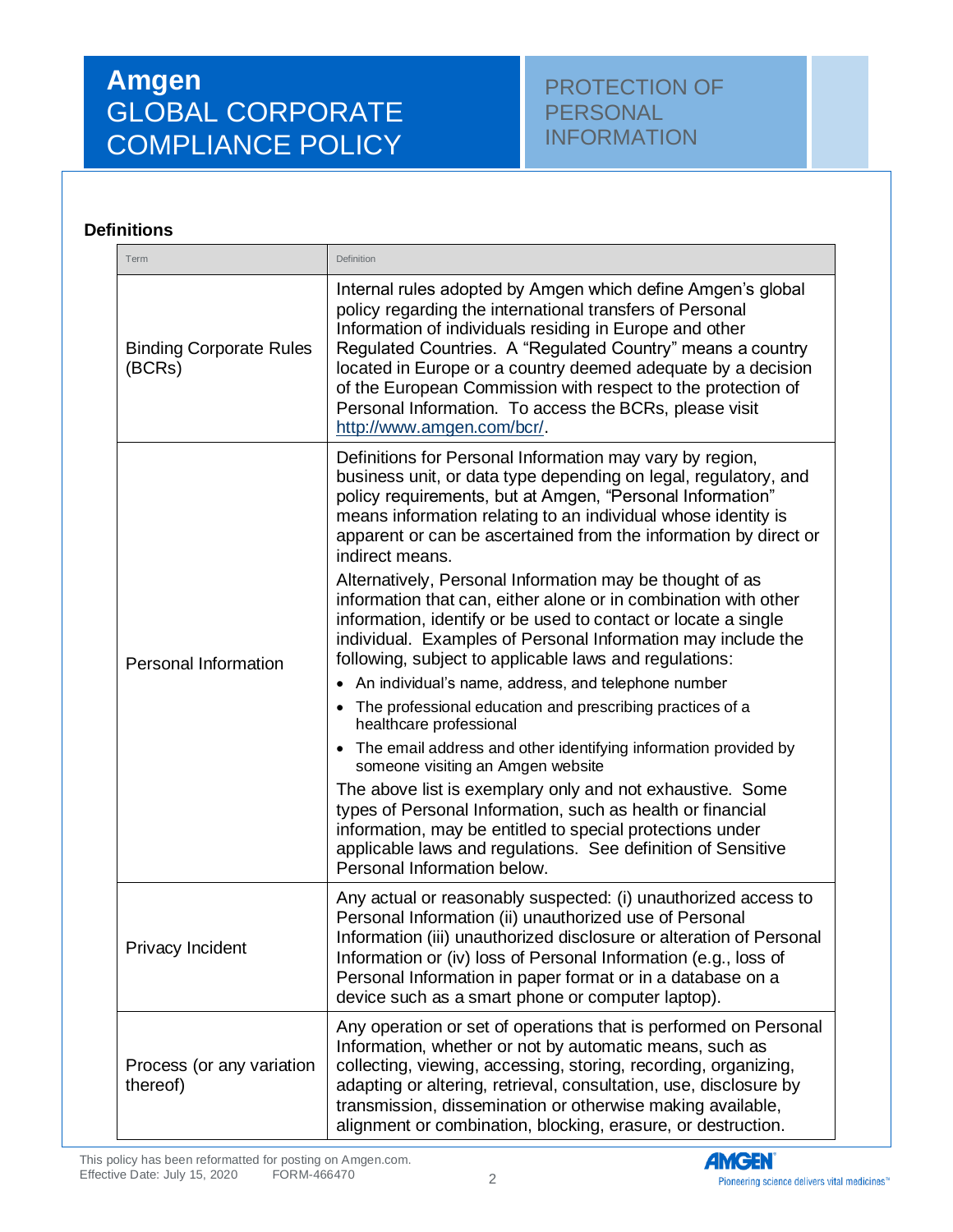# **Amgen** GLOBAL CORPORATE COMPLIANCE POLICY

### PROTECTION OF **PERSONAL** INFORMATION

| Term                              | Definition                                                                                                                                                                                                                                                                                                                                                                                                                                                                                                                                                                                                           |
|-----------------------------------|----------------------------------------------------------------------------------------------------------------------------------------------------------------------------------------------------------------------------------------------------------------------------------------------------------------------------------------------------------------------------------------------------------------------------------------------------------------------------------------------------------------------------------------------------------------------------------------------------------------------|
| Sensitive Personal<br>Information | Information about an individual's:<br>Medical or health conditions (physical or mental)<br>Financial information<br>Racial or ethnic origin<br><b>Political opinions</b><br>Religious or philosophical beliefs<br>Trade-union membership<br>$\bullet$<br>Sex life or sexual orientation<br>Criminal convictions or arrest history<br>Information that could be used to perpetrate identity theft (e.g.,<br>Social Security Number, driver's license number, credit card, or<br>other bank account information)<br>Note that the definition of what is considered sensitive varies by<br>jurisdiction and regulation. |

#### **2.1 General Guidelines for Protecting and Processing Personal Information**

You must:

- 2.1.1 Comply with the following requirements in connection with the Processing of Personal Information:
	- 2.1.1.1 All privacy and data protection laws and regulations applicable in the relevant jurisdictions and industry standards
	- 2.1.1.2 Amgen's Binding Corporate Rules, as applicable to international transfers of Personal Information of individuals residing in Europe and other Regulated Countries
	- 2.1.1.3 Amgen governance documents (including enterprise-wide and functional governance documents relating to this Policy). Please note that governance documents may vary depending on (i) your location (ii) the location of the affected functions and business units (iii) the nature of the Personal Information involved
	- 2.1.1.4 Contractual commitments, protocols, or notifications (e.g., commitments made in clinical trial subject informed consent forms or in an Amgen website's privacy statement).
- 2.1.2 Only transfer or provide access to Personal Information to a third party that (a) has a legitimate Amgen business need to receive such information and (b) will protect and Process such information in a manner consistent with Amgen's enterprise-wide and functional governance documents that relate to this Policy.
- 2.1.3 Report Privacy Incidents in accordance with Amgen's enterprise-wide and functional governance documents that relate to this Policy.
- 2.1.4 Implement appropriate security measures to protect Personal Information against unauthorized and/or improper use, disclosure, access, modification, destruction,